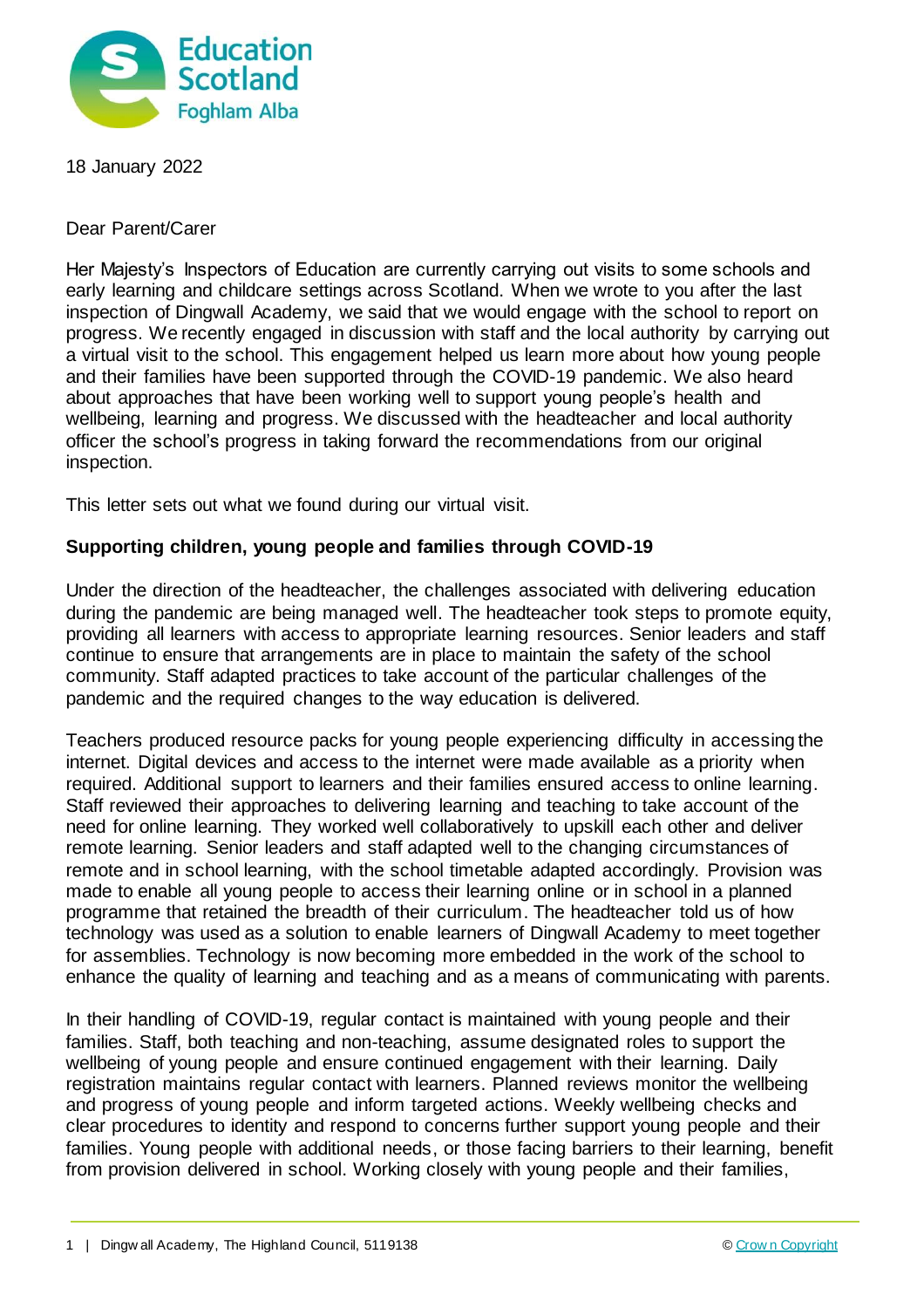

senior leaders and staff now share an even better understanding of the different challenges facing learners.

The wellbeing of young people is a key feature of the school's recovery plan. Identifying any gaps in young people's learning as a result of the pandemic continues to be a priority as part of the recovery process. The headteacher is confident that subject specialists are successfully addressing gaps in young people's learning. Weekly wellbeing checks draw on the experience of the pandemic and are being embedded as a feature of school life. The importance of wellbeing is at the heart of the school community. Staff effectively supported young people and their families in handling the challenges of the pandemic. The wider school community appreciate their efforts and the pressure this has placed on them.

## **Progress with recommendations from previous inspection**

The headteacher, supported by colleagues, is building capacity across the school around three key drivers: 'rigour, accountability and consistency'. The headteacher and the local authority are confident that this is raising ambition across the school community.

Staff work well collaboratively. Most principal teachers recognise their key role in developing consistent learning experiences. Improved feedback is encouraging young people to be more independent as learners. Digital technologies are now being embedded within existing practices to enhance the quality of learning and teaching. Information technology is now also being used to improve communication channels with the wider school community.

Staff are empowered to refine practices with the creation of a new learning, teaching and assessment working group, supported with sub-groups. Staff take lead roles in encouraging discussions across subject areas. Wider professional enquiry on approaches to teaching is building capacity and providing a context for the sharing of practice. Teachers are also engaged in working with colleagues across the local authority including an initiative to refine teaching approaches. The headteacher highlights an increased staff confidence in applying digital technology to support learning and teaching.

The focus on self-evaluation for self-improvement is impacting on the quality of learning. Working with the headteacher, all members of the school's senior management team have a central role in ensuring a whole school approach to quality improvement. The school continues to engage with a range of parties and is working actively to extend these links.

Learners are encouraged to be more involved in planning and evaluating learning. School information indicates that learners are developing a better understanding of their strengths and how to improve. This builds on work undertaken during the pandemic where young people were invited to reflect on their learning. Valuable information will be provided by embedding the approach in classroom practice. This will support teachers to plan appropriate levels of challenge and a pace of learning to suit the needs of individual learners.

The opportunity for young people to express their views is being extended. Across subjects, young people have the opportunity to influence learning experiences. Young people are also assuming additional school responsibilities.